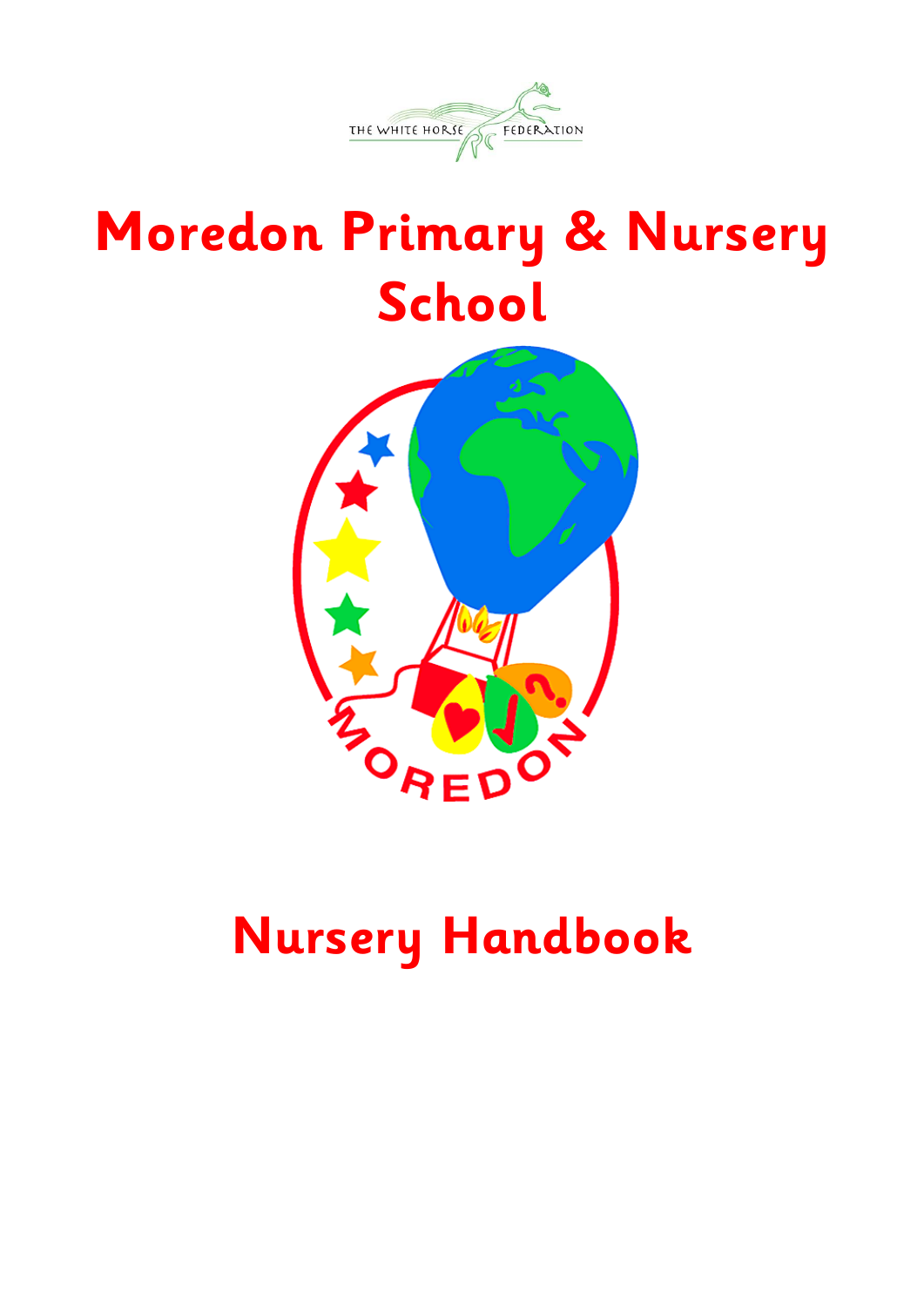Dear Parents/carers,

In this pack, you will find information relating to the Early Years curriculum at our school, as well as information regarding the whole school. Hopefully the information here will cover everything you need to know but if there is anything you are unsure of, please feel free to ask a member of staff.

Miss Godfrey

#### **Contact Us**

Principal: Mrs Claire Leach Postal address: Moredon Primary and Nursery School Moredon Road Moredon Swindon Wiltshire SN2 2JG **S** Follow Us @moredonprimary

Email: admin@moredon.swindon.sch.uk Telephone: 01793 600344 Office hours are 8.30 a.m. – 4.30 p.m. Text absence line – 07860 005036 (please note this is a text line only) Website address: www.moredon.swindon.sch.uk

The Board of local governors are:

Mr Paul Williams Mrs Lara Crowley Mrs Claire Leach Miss Natalie D'Rozario Miss Kathryn Carter Mr David Maine

Leadership Team Claire Leach – Principal Emma Preen – Assistant Principal/Early Years Lead and Reception Teacher Fiona Prendergast – Assistant Principal/Upper Key Stage Two Lead and Year 6 Teacher Angela Harris - SENCO Theresa Seviour – Key Stage One Lead and Year 2 Teacher Glenn Sedgwick – Lower Key Stage Two Lead and Year 4 Teacher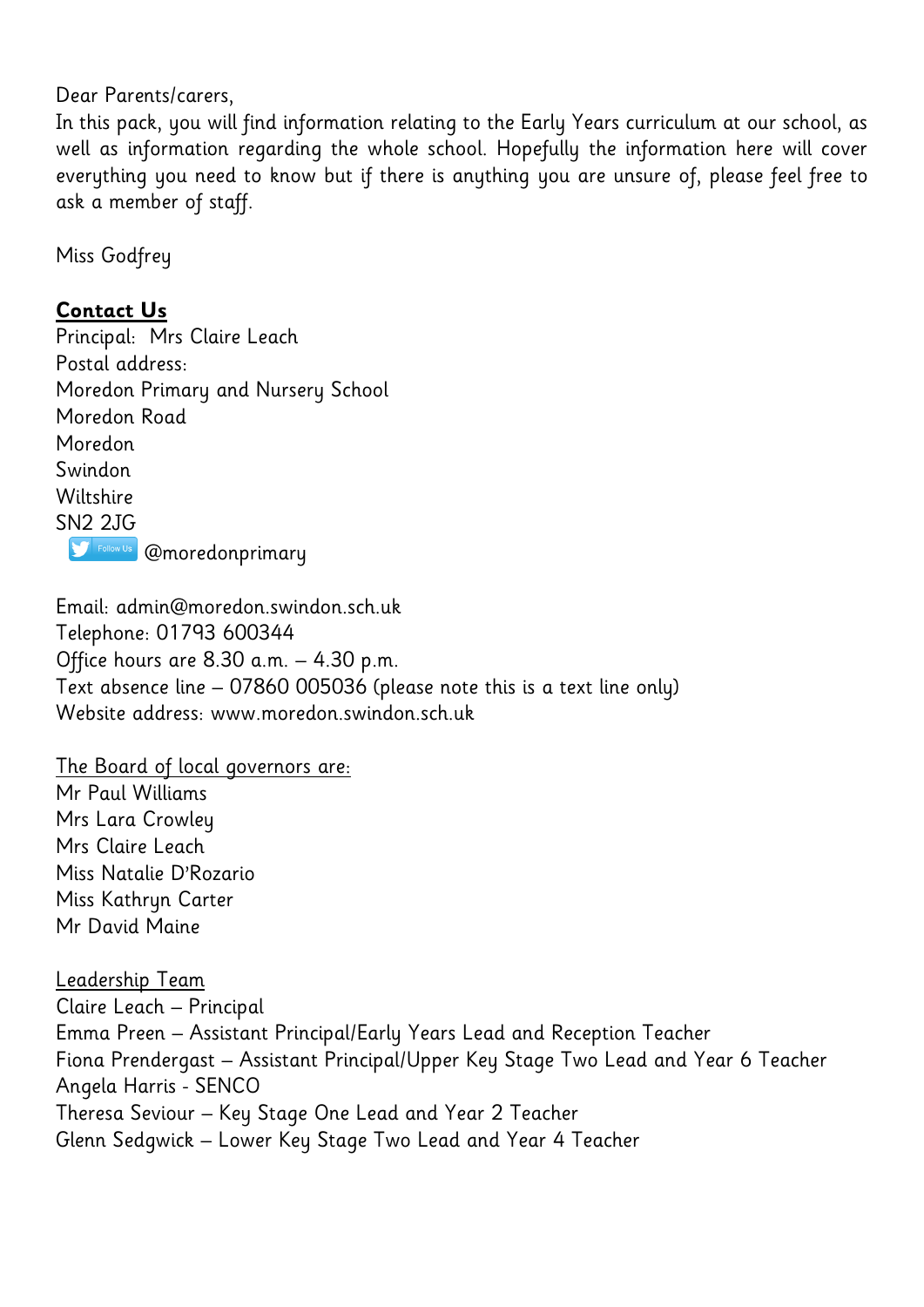#### **School Hours\***

Foundation Stage 1 (Nursery) – 15 hours AM – Sept intake and Jan/Apr children moving up Monday to Friday - 8.40-11.40am

Foundation Stage 1 (Nursery) – 30 hours all day Monday to Thursday 8.40-3.10pm and Friday 8.40-1.30pm

Foundation Stage 1 (Nursery) – 14 hours PM – January and April intake Monday to Thursday – 11.40-3.10pm

AM - Doors open and children arrive at 8.40am Registration is at 8.50am Register closes at 8.55am (Arrival after this time will result in a 'late' mark being given)

PM - Doors open and children arrive at 11.40am Registration is at 11.50am Register closes at 11.55am (Arrival after this time will result in a 'late' mark being given)

We offer 15 hours and 30 hours funding. If you are eligible for 15 hours funding and your child has turned 3 between April/May and August, you will be offered 5 daily 3 hour sessions, starting in September, which run from 8.40-11.40am. If you are eligible for 15 hours' funding and your child has turned 3 between September and December, they will come to school from January, in the afternoon from 11.40am-3.10pm, Monday to Thursday. If you are eligible for 15 hours' funding and your child has turned 3 between January and April, they will come to school from April, in the afternoon from 11.40am-3.10pm, Monday to Thursday. If you are eligible for 30 hours funding (for parents working more than 16 hours a week – see government website for more details) then your child's hours will match Key Stage 1 with a 1.30pm finish on a Friday too. This does end up being more than 30 hours but you will not need to pay for any extra hours.

#### Parent-funded hours

We now offer 15 hours AM parents, the opportunity to pay for their child to stay all day. The hourly rate is £4.50 and each afternoon session (Mon-Thurs) lasts 3.5 hours. Therefore, a single afternoon session will cost £15.75. Below is a table showing you how much you would need to pay.

| 1 afternoon                              | £15.75 |
|------------------------------------------|--------|
| 2 afternoons                             | £31.50 |
| 3 afternoons                             | £47.25 |
| 4 afternoons                             | £63.00 |
| Friday afternoon (1 hour and 50 minutes) | £8.25  |
| All week - includes 50 free minutes on a | £67.50 |
| Friday                                   |        |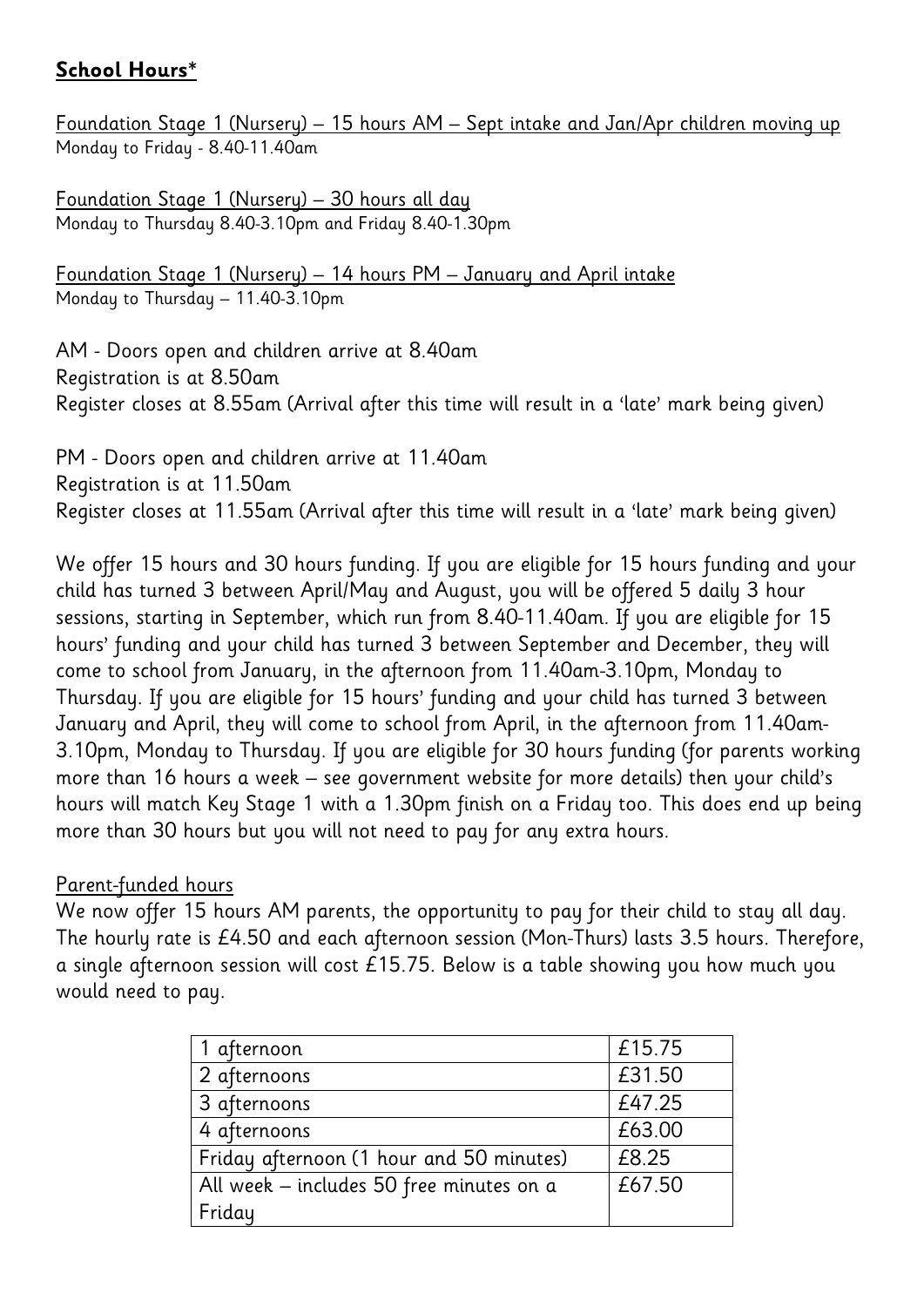Each term, we will send out a table for you to fill in, choosing which afternoons you'd like your child to stay for, for the following term. The office will then work out the cost of this and upload it to ParentPay. You must book and pay (instalments are an option) for your child's afternoon sessions before the start of the following term. You must also provide your child with a packed lunch for the days they are staying for the afternoon.

#### **Early Years Pupil Premium**

If you are in receipt of certain benefits then we are able to receive extra money from the government for your child in nursery. A simple form can be filled out to see if you are eligible.

#### **School Uniform and Expectations**

The governors, staff and parents fully advocate a uniform policy for the children of Moredon Primary & Nursery School. We believe that a school uniform helps pupils to see themselves as part of a community which is proud of itself and its reputation. All official items of school uniform bearing the school logo can be purchased on line from the school's official uniform supplier at www.michaelhope.co.uk. Trousers, skirts, shirts and polo shirts can be purchased from high street shops where they are cheaper. Please note that there is a strict no trainers policy. If your child has to wear alternative footwear for any reason a note must be sent to their class teacher and new shoes must be bought as soon as possible.

|                | <b>Boys</b>          | Girls                                                |
|----------------|----------------------|------------------------------------------------------|
| Foundation:    | Black sensible shoes | Black sensible shoes                                 |
| <b>Nursery</b> | <b>Black</b>         | Black skirt/*pinafore or trousers/jogging bottoms if |
| and            | trousers/jogging     | being toilet trained.                                |
| Reception      | bottoms if being     |                                                      |
|                | toilet trained.      |                                                      |
|                | *Black sweatshirt    | *Black sweatshirt or cardigan with school logo       |
|                | with school logo     |                                                      |
|                | Red polo shirt       | Red polo shirt                                       |
|                | Black, white or red  | Black, white or red socks or tights                  |
|                | socks                |                                                      |
|                | Summer option -      | Summer option - red checked dress.                   |
|                | tailored shorts      |                                                      |

\*these items require the school logo and can be purchased through Michael Hope.

#### **All items of clothing which come into school must be named.**

#### **Bookbag**

All children are expected to have a bookbag for school. Your child will be given the opportunity to take home a different reading book every day for you to share with your child so the book bag must come to school every day. Any letters sent home will also be placed in bookbags. Inside this bookbag you will find your child's pink sharing book and yellow reading record.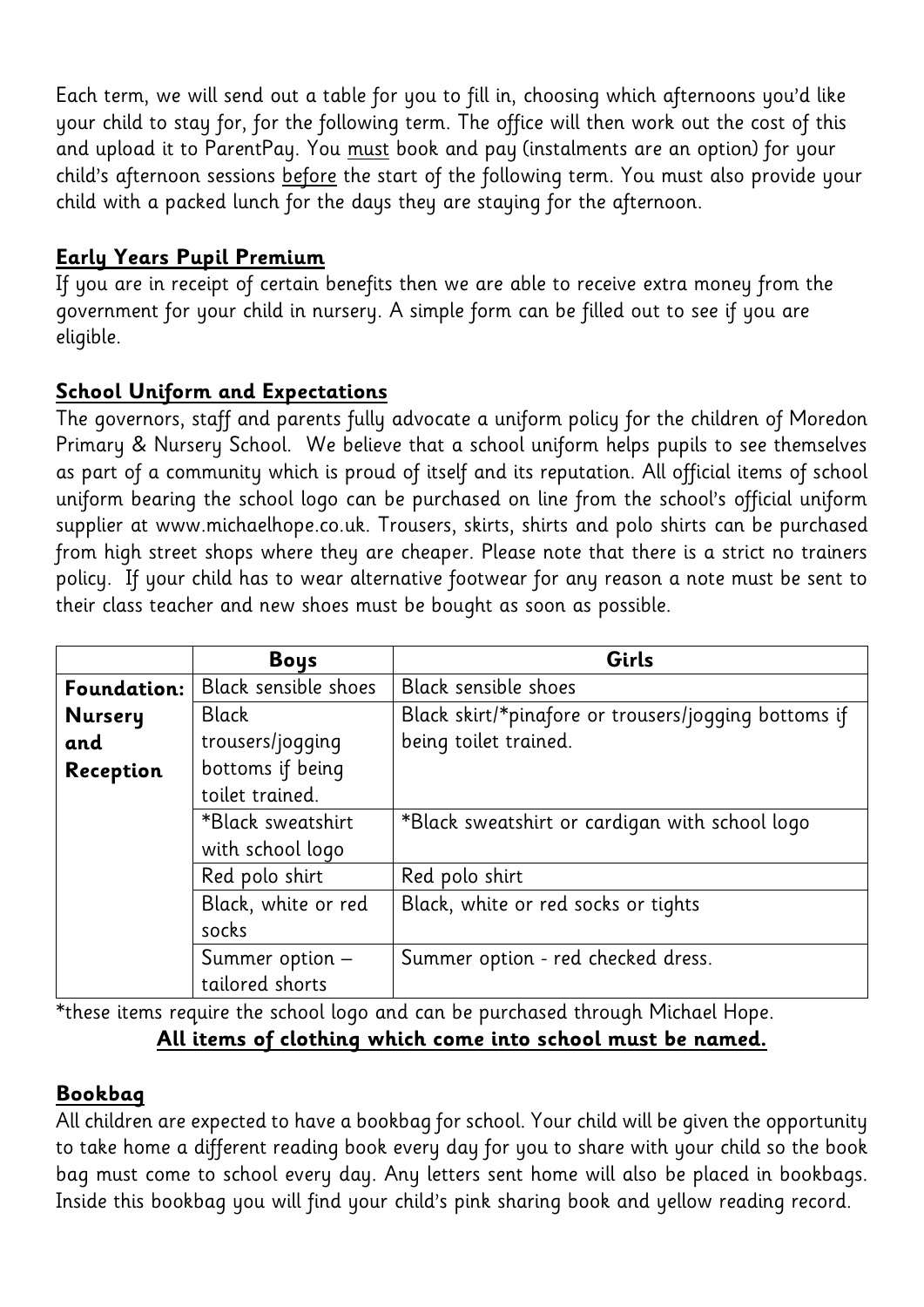The pink sharing book provides you with the opportunity to share information about your child's life, outside of nursery. For example, your child may have joined a club, or spent the weekend away and you may have photos that you want to share of this time together. Your child, may be learning to ride a bike and this would be something nice to share. We will have a sharing time where we will get our pink books out and talk through what you have written and the photos you have taken so please keep it updated regularly.

The yellow reading records are for you to record when you read with your child at home. When your child reads 30 times at home with you, on separate days, they will be able to get a '30 reads' prize. There is the potential to get a 30 reads prize every month! You will also find key questions and ideas in the front of the yellow book which will help you when you read with your child. In the back of the yellow book, you will find the 'Nursery Recommended Reads' list. These are 20 key books which we feel you should share with your child over the academic year. Tick them off when you have read them with your child. In July, there will be a special assembly where the children who read 10, 15 or 20 of their class's recommended reads will receive a prize.

#### **Snack**

Children are entitled to free fruit and milk through the government's scheme. We will also be having a regular snack that is not covered by the government's milk or fruit scheme. This snack may involve cooking, e.g. cakes, or may be part of a themed week, e.g. noodles at Chinese New Year. To cover the costs of the additional snack, we ask that you make a oneoff £10 donation for your child. You will be given a ParentPay log in-in order to pay for the contribution. Please also provide your child with a named water bottle.

## **Wellies**

All children are expected to bring a pair of named wellies to school. These will stay in the school all year for our weekly welly walks.

# **PE Kit**

All children will be expected to bring a suitable, named PE kit to school. This will consist of:

- Plain black shorts or tracksuit/jogging bottoms
- Plain white  $t -$  shirt (this can be purchased with the school logo on but it is not compulsory)
- Daps/trainers
- A named drawstring bag to store these items in

# **Jewellery**

- Small stud earrings are permitted.
- Watches are permitted.
- No other form of jewellery is permitted unless it is worn for religious or cultural reasons.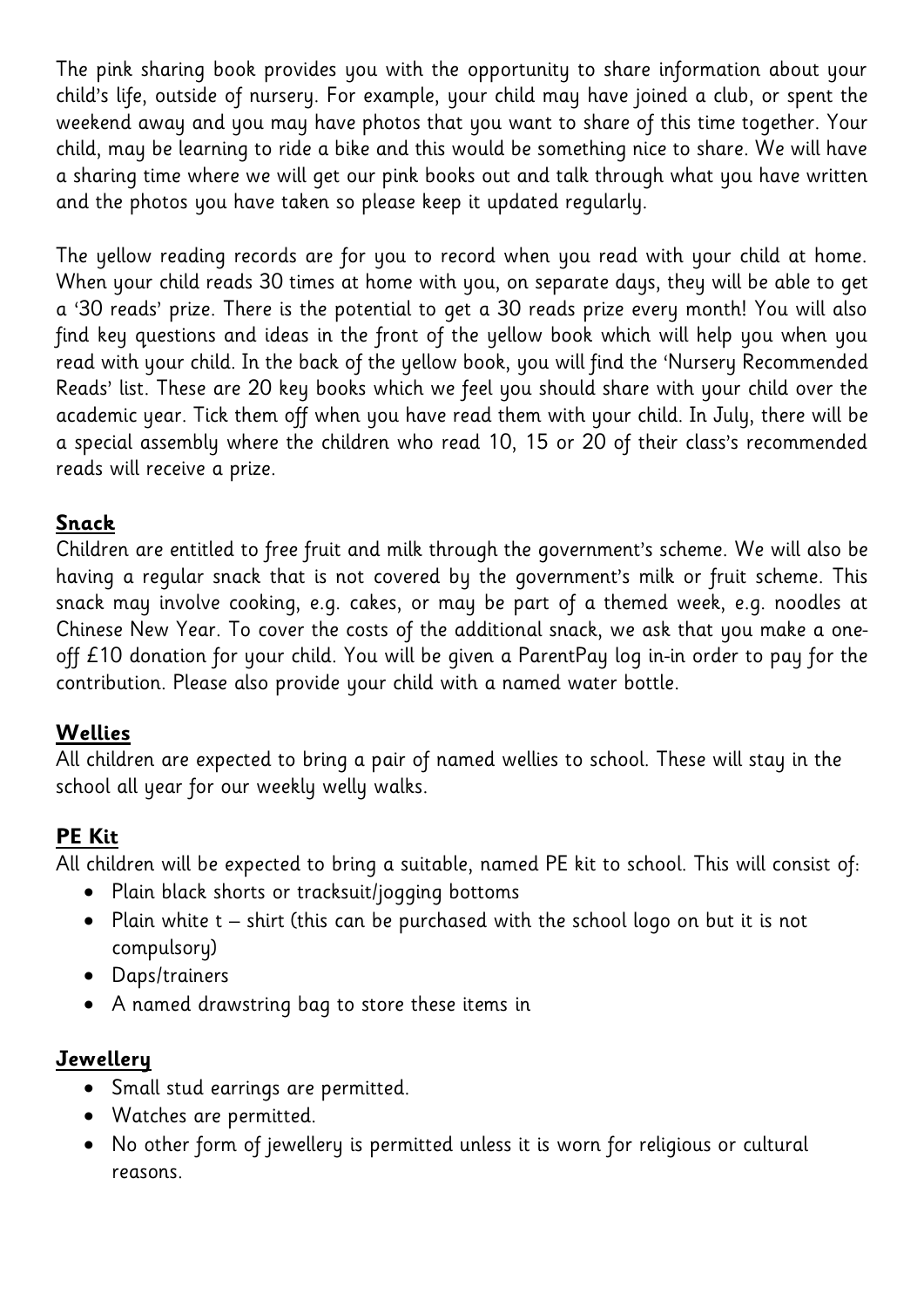#### **Spare Clothes**

If your child is likely to have accidents, we ask that you provide a named change of clothes for your child. There isn't enough room to hang lots of bulky bags in our cloakroom, so putting spare clothes in a named plastic carrier bag is sufficient. This will then stay on your child's peg until it is needed.

## **ClassDojo**

We use ClassDojo to allow for regular contact between parents and teachers. When your child starts at Moredon Primary and Nursery School, you will be given log-in details to set up your child's ClassDojo account. Teachers will share class achievements via Class Story and whole-school updates will be shared through School Story. ClassDojo also provides you with the option to message your child's class teacher privately, should you need to.

#### **Child Protection**

In order to ensure the safety of all children in our care, we are required to follow the Child Protection Procedures as agreed by the Local Education Authority and adopted by all WHF Schools. We will endeavour to share with parents/guardians any concerns we may have regarding any injuries noted or other specific issues regarding the welfare of their child. We will keep a record of any concerns raised and will share them with the parents/guardians if it is appropriate to do so.

We have a duty to refer to Family Contact Point if we suspect a child is at risk of significant harm. If we make a referral we will inform the parents/guardians concerned unless to do so would place the child at increased risk of significant harm. Our first concern will always be the welfare of the child.

Our policies and procedures are on the WHF website. Our Designated Safeguarding Lead (DSL) is Claire Leach and our deputy DSLs are Emma Preen, Fiona Prendergast and Angie Harris.

#### **Attendance at School**

For your child's schooling to be successful and happy, it is important that they attend school regularly and on time. The Governors and Principal ask you to plan your holidays in school holiday time. Taking them in term time is disruptive to their learning and sets bad patterns for the future (see the 'Absence from School' policy for advice on applying to take your child out of school during term time, should it prove absolutely essential). A form needs to be filled in asking for permission for a child to be absent from school in term time and these can be collected from the school office.

Medical appointments should be made outside of school hours and evidence of appointment cards and letters must be shared with the school if the appointment takes place within school hours. Details of our attendance policy can be found on the school website or you can enquire further at the school office.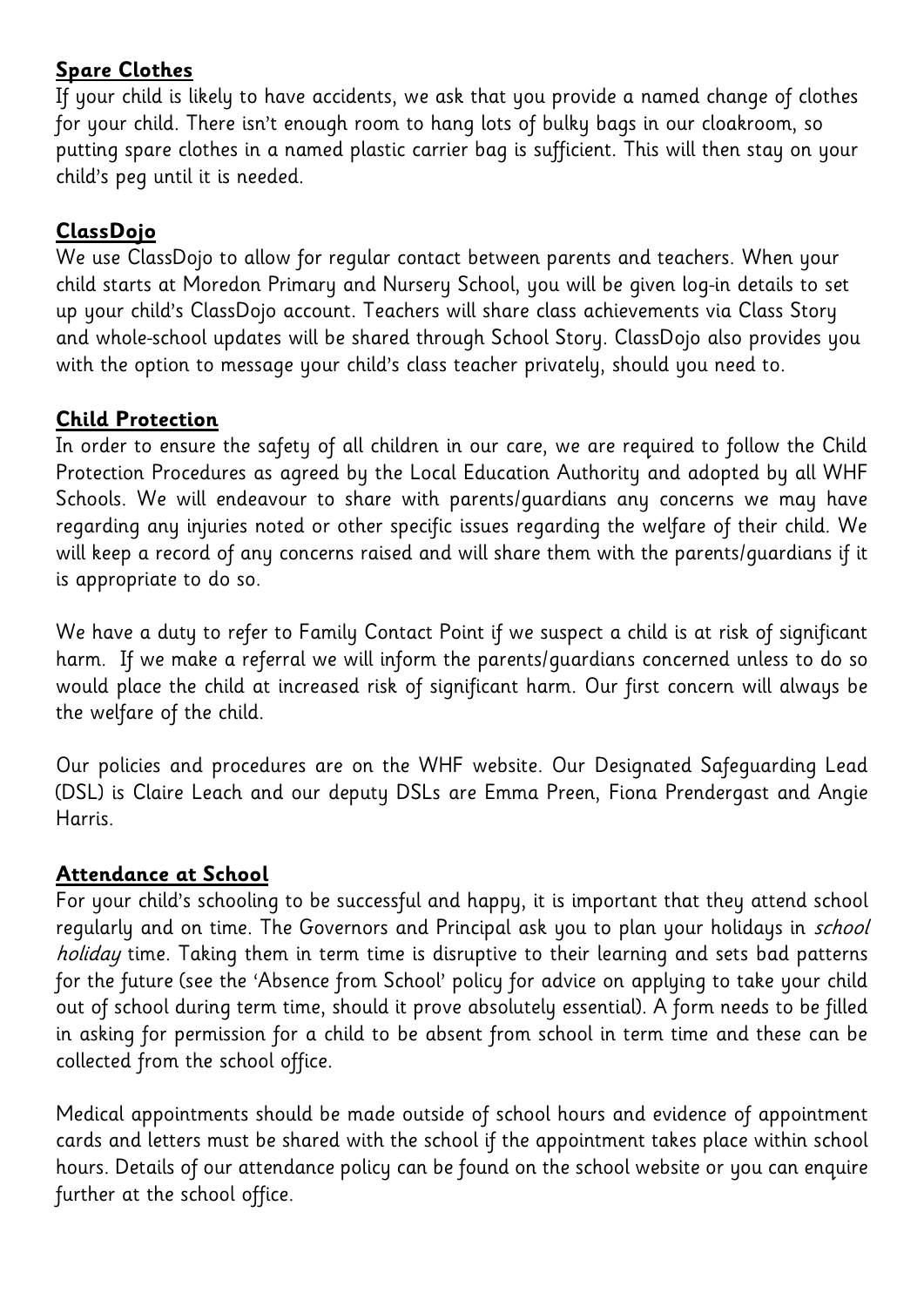#### **Leaving school at the end of the day**

We expect parents to collect their children at the end of the day or to make arrangements for their children to be collected by someone else. Please make sure that the school is notified in advance, of the name of any person authorised to collect your child, or any changes in these arrangements. Those collecting should be named contacts on your child's records.

#### **Emergency Contact: Illnesses and Absences**

It is essential that we have an up-to-date mobile, home or work telephone numbers so that parents/carers can be contacted quickly in case of illness or accident. When your child first comes to school, we need details of your family doctor and where either parent can be contacted during school hours. We must also have two emergency contacts, in addition to yourself, in case we cannot contact either parent - a friend or relative would be suitable. If you decide to take a job or change your job after filling in the form, please let us know of the change immediately. If your child bumps their head, a text is normally sent out to you and a letter is sent home so that you are aware of what has happened and what you need to do if any symptoms worsen. If a child has a toileting accident in school, we will change your child into clean clothes (either provided by yourself or by the school) and will let you know about this at hometime.

#### **Absence**

Please telephone the school on the morning of the first day of absence to let us know why your child is absent. Please contact the school office on 600344 or the text absence line on 07860 005036 (please note this is a text line only). If the school does not receive notification of your child's absence, you will receive a phone call/text from our truancy line for an explanation as to why your child is not in school.

#### **Medicines at School**

If your child suffers from asthma and needs to use an inhaler during the school day, please ask your doctor to prescribe a second inhaler that can be kept at school. Exact details of your child's medication must be entered on a form which is kept for our records. Please ensure that all inhalers, spacers and boxes are clearly marked with your child's name and exact dosage. All inhalers will be kept in the classrooms.

If your child has a complaint which needs regular medication during the day or as treatment for an emergency allergic reaction, please see the Principal to make special arrangements and for the school nurse to draw up a Care Plan.

Please ring the school office or school nurse for advice on absence for other illnesses.

#### **Our Learning Policy**

I have great pleasure in sharing with you the learning policy for Moredon Primary and Nursery School. This policy is represented by the logo on the front of this prospectus and also on the school uniform.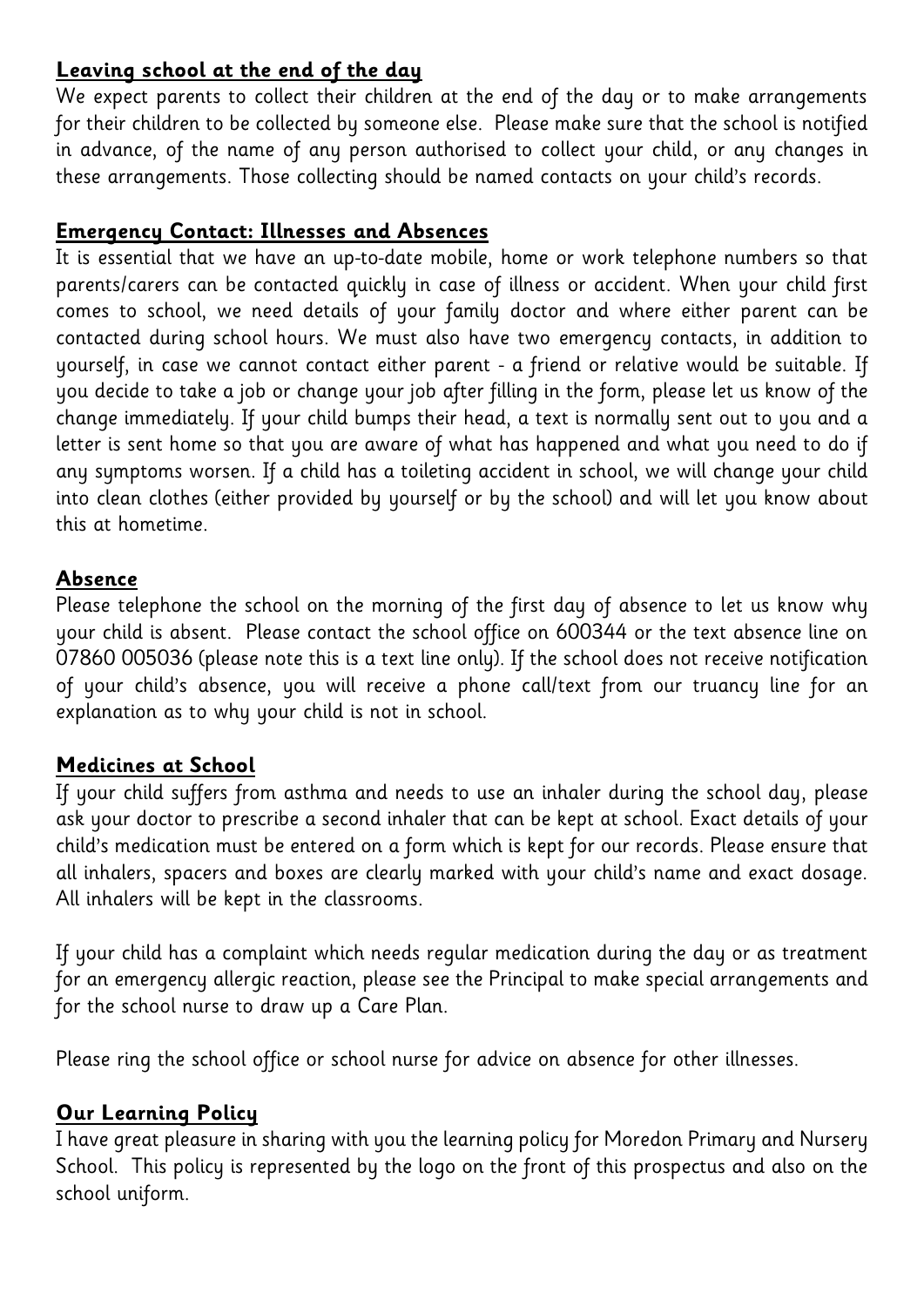The learning policy was developed with staff, parents and governors on a TD day in May 2006 and even that it may seem a long time ago, we review its meaning and relevance and if it remains for purpose every year. Everyone contributed to the ideas and principals around the policy and we hope that you can support the school in its aims. The children will come to learn this policy by heart and be able to discuss in detail what each part of the picture represents. We are excited that our learning policy is not a written document but part of the everyday fabric of the school.

- The globe as a balloon represents the achievements and aspirations we hope to instil in our children as citizens of the world. It also represents the breadth we offer in our curriculum and the wide range of experiences we will give to enhance the children's learning.
- The basket of the balloon represents the school. You are safe in the basket whilst being able to explore new ideas, concepts and experiences. The balloon is tethered by the word MOREDON just as our school is tethered in the community. We want to celebrate Moredon as a community and develop learning in the community by making the school accessible.
- The flames represent the support your children receive in school. Imagine you are in a balloon. Sometimes you will need a great deal of heat to make a journey, to go higher, sometimes you don't need any heat at all and you cruise along at a speed suitable to your chosen journey. Sometimes you really need a short burst to get you somewhere. The level of support is always available in school through the teaching, the differentiated curriculum, teaching assistant support, intervention programmes and gifted and talented work. The support needed will be tailored to meet the individual needs of the children just as the flames are used to continue the journey of the balloon.
- On the side of the balloon there are 3 sacks. These sacks represent the 3 main elements for successful learning. The heart represents self-esteem. If you believe in yourself and value your own talents you are likely to succeed. The tick represents the children's willingness to learn. The question mark represents the knowledge, skills and understanding we hope to develop in every child. As parents, children and teachers work together, the children's potential is released and the balloon continues higher on its journey.
- The 5 stars are symbolic of the Every Child Matters Agenda.
	- o Yellow Enjoy and achieve all that you can be
	- o Green Be healthy and lead a healthy lifestyle
	- o Red Stay safe
	- o Orange Make a positive contribution now and in the future
	- o Blue Economic well being

You will also notice that we have a mission statement: Your learning journey to new horizons.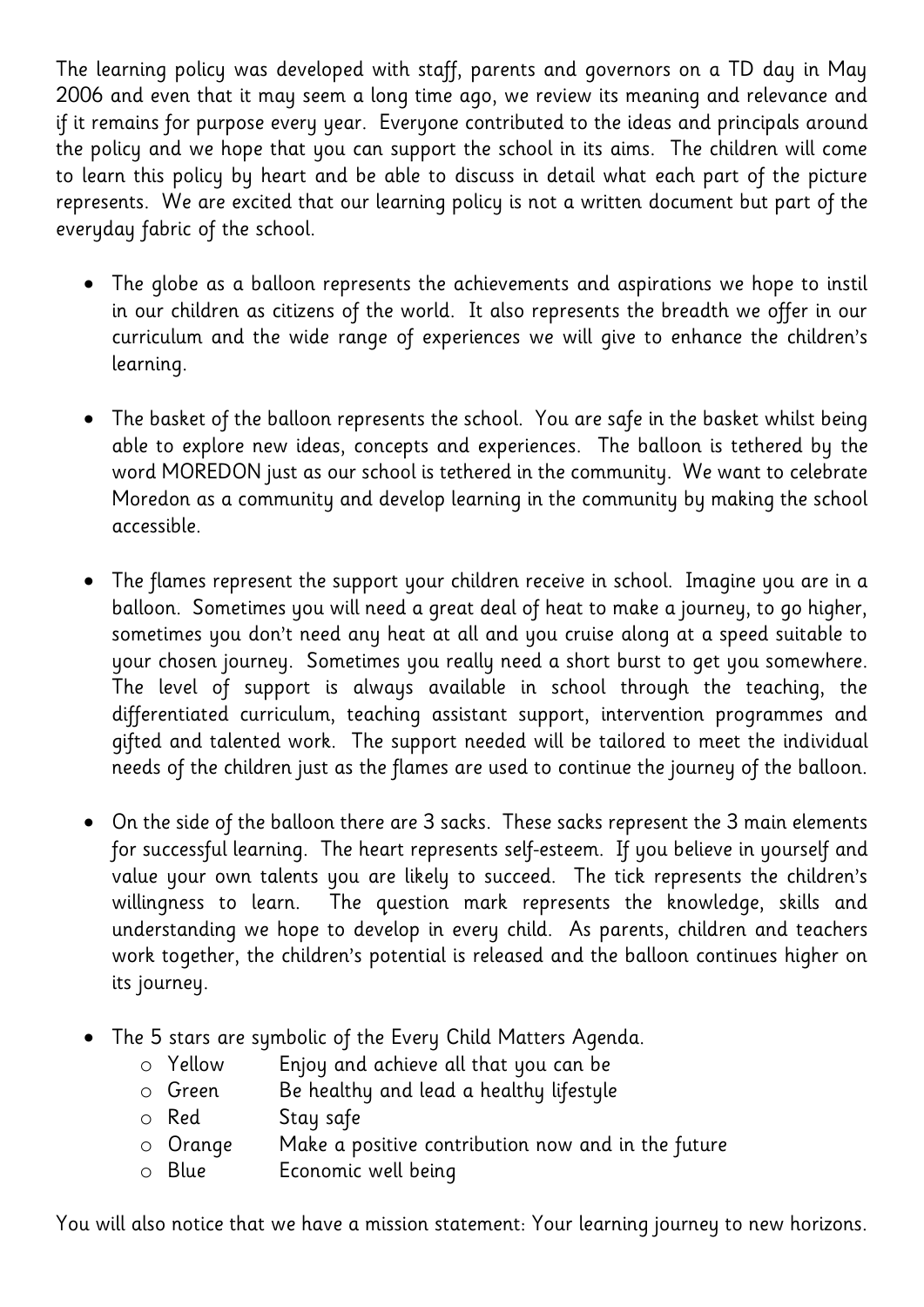We are continuously working to develop a curriculum that inspires and challenges the children and allows them to have a range of experiences, trips and visits. The mission statement shows clearly our promise to children that we will make learning interesting and challenging and it will make sense to them.

#### **Reporting Progress to Parents**

Throughout the year we will meet with parents on 3 occasions. There will be parent's evenings in the Autumn and Spring terms where you will have a 1:1 meeting with your child's class teacher.

In the Summer term an open evening will be held where you can come and view your child's work from throughout the year. You will also be given an end of year report which will give you information about your child's successes throughout the year and areas for development.

At any point you are welcome to request a meeting with the Principal or your child's class teacher to discuss any concerns or worries you may have.

#### **Parents working in school**

Parents are invited to volunteer to help in school and are encouraged to work within the classrooms with language and maths games, reading, cooking, sewing and a wide variety of other activities. Please contact your child's teacher if you would like to help in any way and they will book an appointment for you to speak to the Principal. All helpers must have full DBS (Disclosure and Barring Check) clearance before being allowed to help in school and all visitors to the school are required to sign in at the Office. The safety of all children is our highest priority. All volunteers are subject to the same high standards of conduct and policies as for staff.

#### **Special Educational Needs**

All children are taught in mainstream classes. Learning is differentiated to suit the needs of individual children. If a child is assessed to have Special Educational Needs, then parents will be informed and a plan discussed with them for supporting their child. This forms a partnership between home and school where support will be provided through personalised learning and targets.

If it is deemed that a child requires additional support, then it may be necessary to ask the Local Authority to carry out a Statutory Assessment. If this is agreed then the child may be supported further with an Education, Health and Care Plan (EHCP). This may lead to additional funding being provided to school in which more specialist resources can be sought to support the individual needs of the child.

At school, we may ask external professionals to come in and assess your child, with parental permission. A full list of these external agencies can be found in our SEN local offer on our website – About Us – School Information – Special Education Needs and Disabilities Information.